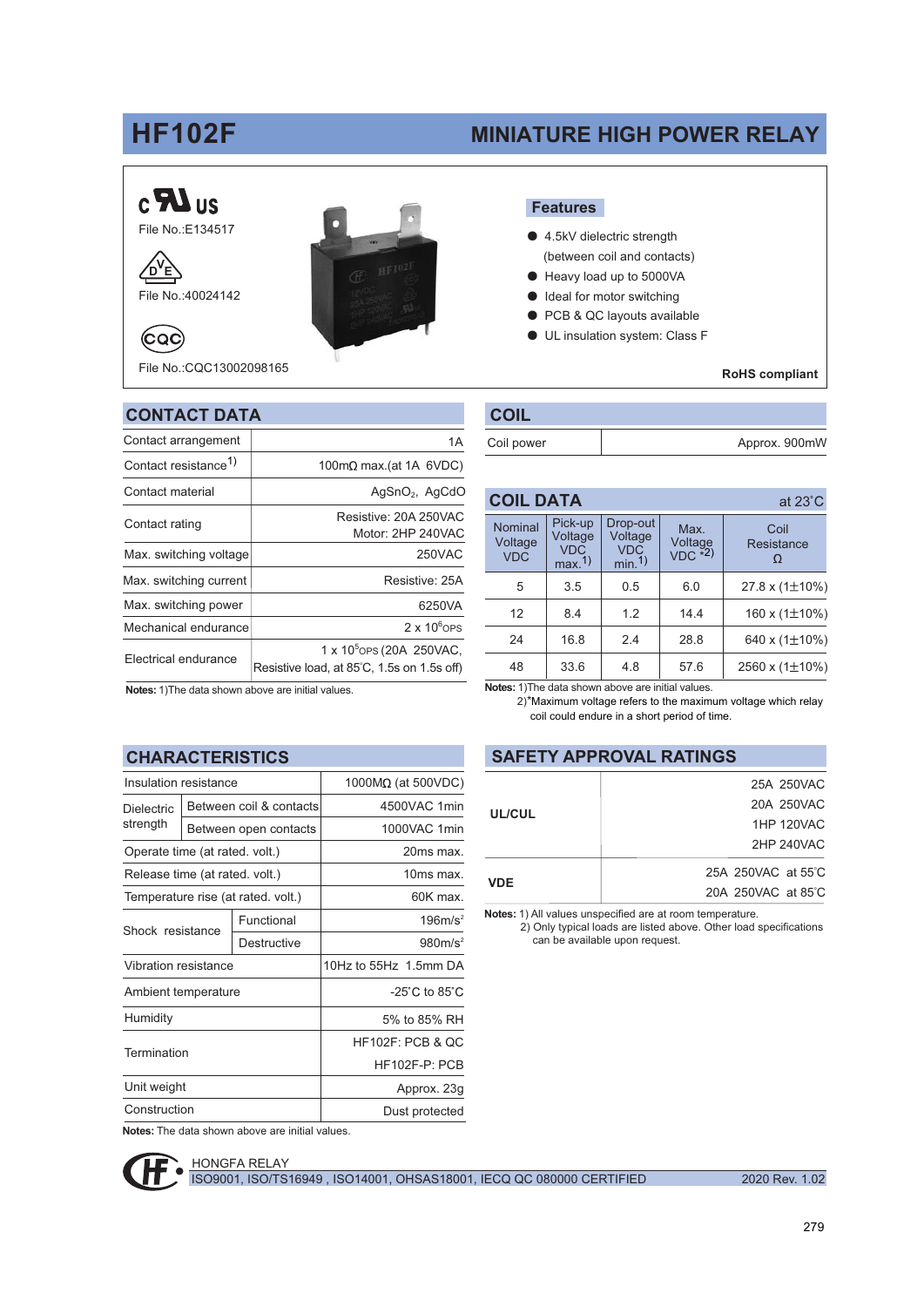| <b>ORDERING INFORMATION</b>             |                                          |                      |       |  |
|-----------------------------------------|------------------------------------------|----------------------|-------|--|
|                                         | HF102F /                                 | $-12VDC$             | (XXX) |  |
| <b>Type</b>                             | $HF102F-P: PCB$<br>$HF102F$ : PCB & QC   |                      |       |  |
| <b>Contact material</b>                 | T: AgSnO <sub>2</sub><br>Nil: AgCdO      |                      |       |  |
| <b>Coil voltage</b>                     | 5, 12, 24, 48 VDC                        |                      |       |  |
| Special code <sup><math>2)</math></sup> | <b>XXX:</b> Customer special requirement | <b>Nil: Standard</b> |       |  |

Notes:1) HF102F is dust protected version which cannot be washed.

2) The customer special requirement express as special code after evaluating by Hongfa.

3) Two packing methods available: plastic tray package, tube package, Standard tube packing length is 596mm. Any special requirement needed, please contact us for more details.

4) For products that should meet the explosion-proof requirements of "IEC 60079 series",please note [Ex] after the specification while placing orders. Not all products have explosion-proof certification, so please contact us if necessary, in order to select the suitable products.

**OUTLINE DIMENSIONS, WIRING DIAGRAM AND PC BOARD LAYOUT** 

Unit: mm



Remark: 1) In case of no tolerance shown in outline dimension: outline dimension <1mm, tolerance should be ±0.2mm; outline dimension >1mm and  $\leq$ 5mm, tolerance should be ±0.3mm; outline dimension >5mm, tolerance should be ±0.4mm. 2) The tolerance without indicating for PCB layout is always ±0.1mm.

 $12+0.05$ 

 $22 + 0.1$  $27.6 \pm 0.1$   $5.75 \pm 0.1$